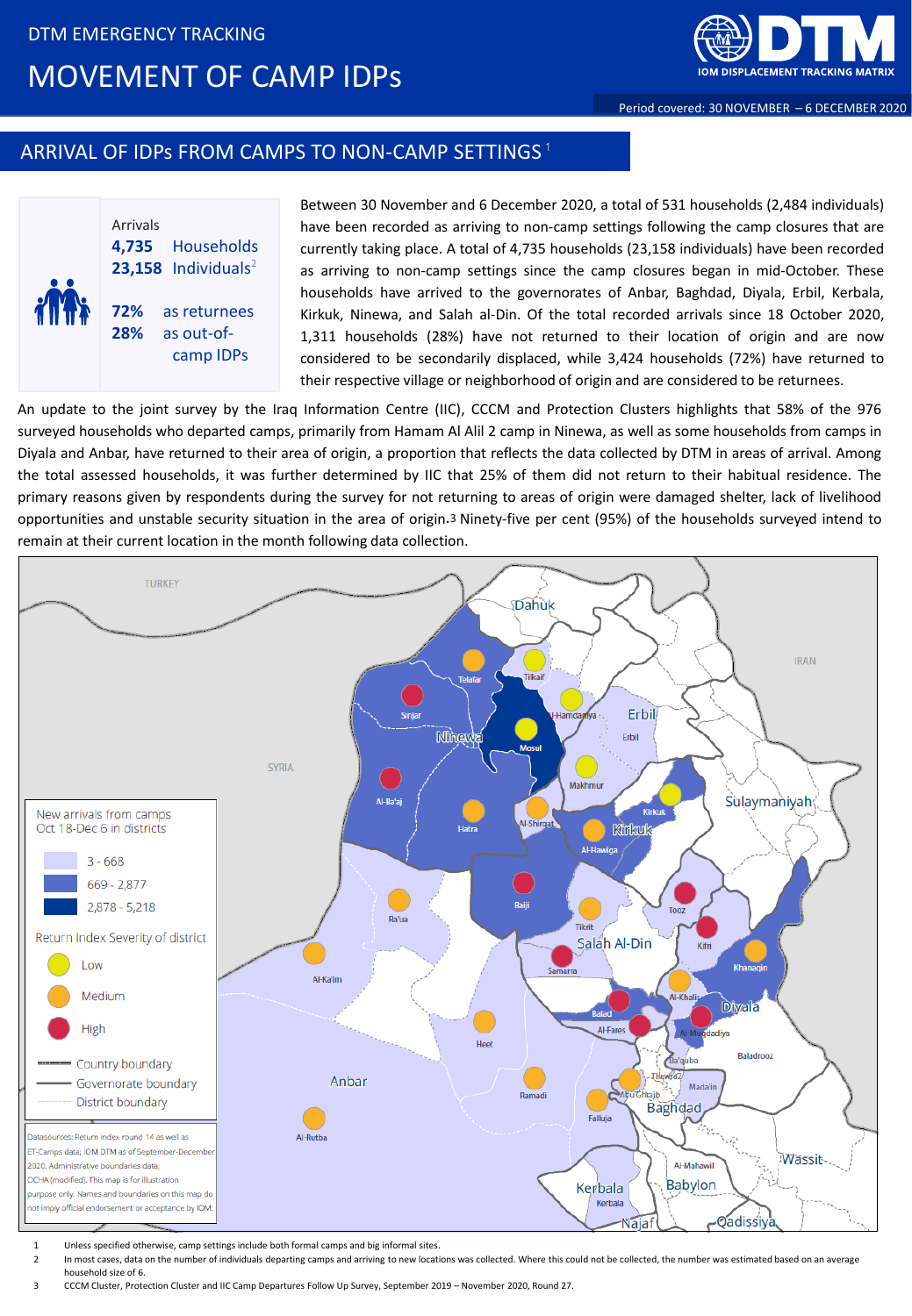## ARRIVAL OF IDPs FROM CAMPS TO NON-CAMP SETTINGS



The above chart brings together data from this Emergency Tracking exercise and the Return Index round 10 to identify the level of severity in the districts of return that individuals have arrived to following their departure from camps. DTM's Return Index tool measures the severity of conditions in locations of return. In 15 out of the 26 districts having witnessed new arrivals from camps, a total of 5,677 newly arrived individuals are hosted in high severity locations. As of the Master List of October, these locations were already hosting a total of 200,640 returnees, including 20,436 individuals in critical shelters. In addition, 6,893 newly arrived individuals now live in locations with medium severity across 20 of the districts of return. <sup>4</sup> Thirty-eight per cent (38%) of the households departing from camp settings to locations of return settled in locations with high severity. Ninewa governorate hosts the highest number of households living in highly severe conditions, especially in the districts of Telafar (326 households), Al-Ba'aj (292), followed by Baiji district (156) in Salah al-Din governorate. This compliments findings from CCCM's follow-up IIC survey that highlights that forty per cent (40%) of households reported that at least one member of their household requires but is unable to access medical care, thirtythree per cent (33%) reported they did not have access to sufficient drinking water, and forty-eight per cent (48%) report they are unable to access sufficient food to meet basic needs. 5

| Return Index Round 10: Severity level and total caseload of main districts of camp arrivals |                    |                             |                                                |                                                 |                                                                      |
|---------------------------------------------------------------------------------------------|--------------------|-----------------------------|------------------------------------------------|-------------------------------------------------|----------------------------------------------------------------------|
| <b>District</b>                                                                             | <b>Governorate</b> | <b>RI Severity</b><br>level | Total # returnees in<br>district (Individuals) | Total # of IDPs in<br>district<br>(individuals) | <b>Total new arrivals from</b><br>camps to district<br>(individuals) |
| <b>Mosul</b>                                                                                | Ninewa             | Low                         | 1,042,914                                      | 133,330                                         | 5,218                                                                |
| <b>Telafar</b>                                                                              | Ninewa             | Medium                      | 352.002                                        | 9,228                                           | 2,877                                                                |
| Al-Ba'aj                                                                                    | Ninewa             | High                        | 46,410                                         | 6,420                                           | 1,801                                                                |
| <b>Khanaqin</b>                                                                             | Diyala             | Medium                      | 98,952                                         | 15,000                                          | 1,783                                                                |
| <b>Al-Hawiga</b>                                                                            | Kirkuk             | Medium                      | 164,478                                        | 426                                             | 1,376                                                                |
| <b>Baiji</b>                                                                                | Salah al-Din       | High                        | 117,942                                        | 396                                             | 1,298                                                                |
| <b>Kirkuk</b>                                                                               | Kirkuk             | Low                         | 153,924                                        | 80,418                                          | 1,185                                                                |
| Hatra                                                                                       | Ninewa             | Medium                      | 47,448                                         | 2,754                                           | 1,061                                                                |
| <b>Balad</b>                                                                                | Salah al-Din       | High                        | 67,572                                         | 4,506                                           | 1,037                                                                |
| <b>Sinjar</b>                                                                               | Ninewa             | High                        | 97,434                                         | 33,588                                          | 954                                                                  |

4 Calculations based on the Iraq CCCM Exit Survey on camp departures from 14 October to 23 November 2020.

5 IOM DTM Return Index round 10, available from: <http://iraqdtm.iom.int/ReturnIndex>